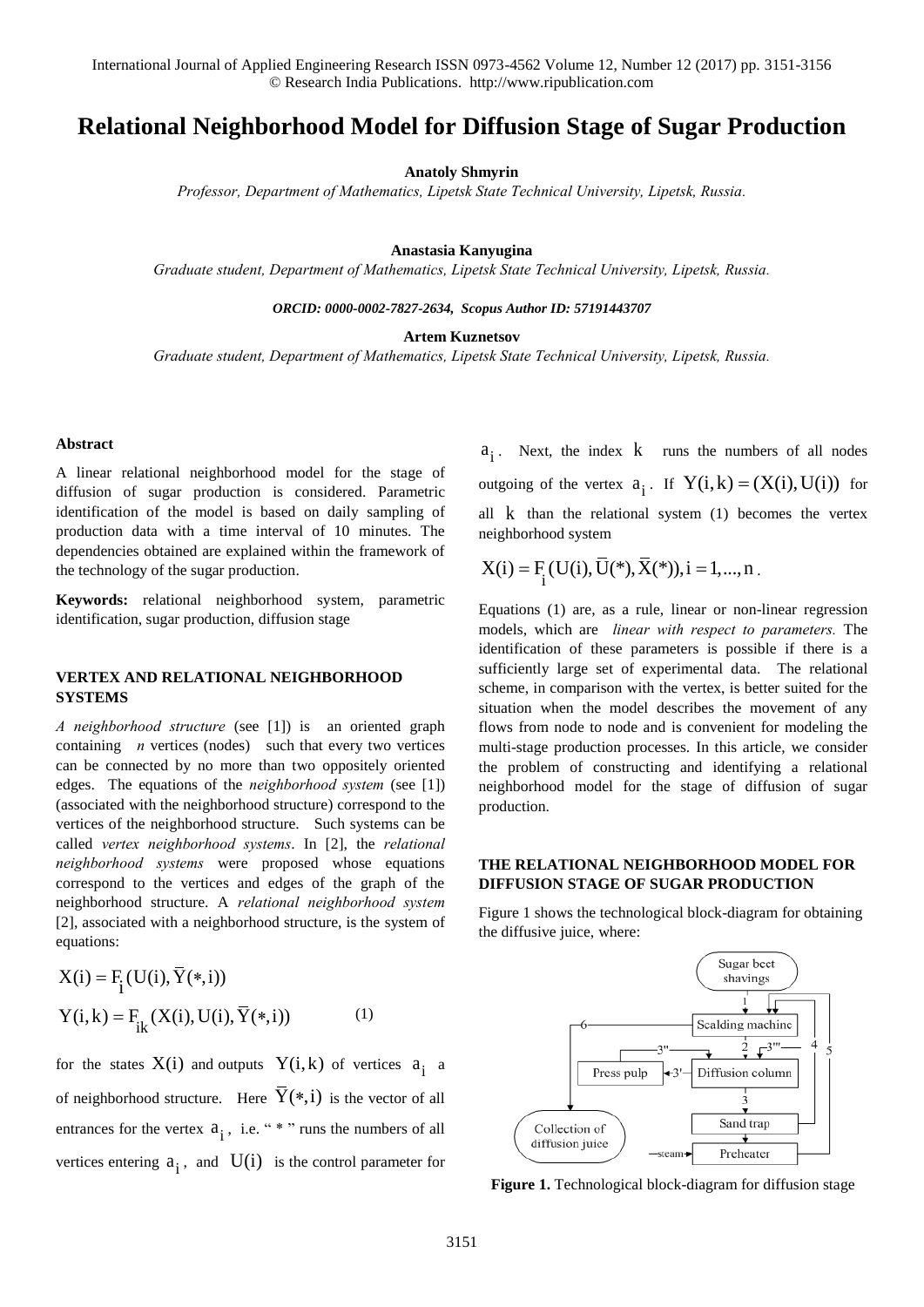International Journal of Applied Engineering Research ISSN 0973-4562 Volume 12, Number 12 (2017) pp. 3151-3156 © Research India Publications. http://www.ripublication.com

- 1 is the sugar beet mixture,
- 2 is the juice-based mixture,
- 3 is the diffusion juice,
- 3' is the desiccated chip,
- 3'' is the pulp water,
- 3''' is the feed water,
- 4 is the diffusion juice,
- 5 is the diffusion juice heated to a temperature 72  $\rm{^{\circ}C}$  ,
- 6 is the diffusion juice, which enters the collection of diffusion juice.

When constructing a relational neighborhood model, the scalding device (node  $a_1$ ) and the diffusion column (node 2 a ) were taken as the vertices of the model (Figure. 2). We consider the diffusion column as a single unit with a sand trap

The relational neighborhood system here has the form

$$
Y(1,2) = F_{1,2}(U(1), Y(0,1), Y(2,1))
$$
  
 
$$
Y(1,\infty) = F_{1,\infty}(U(1), Y(0,1), Y(2,1))
$$
 (2)  
 
$$
Y(2,1) = F_{2,1}(U(2), Y(0,2), Y(1,2))
$$

and a preheater. For further work with the model, we supplement the graph of the structure with two additional nodes  $a_0$  (exterior input) and  $a_\infty$  (exterior output), see [2]. The node  $a_0$  corresponds to the exterior input, which feeds the beet shavings into the scalding machine and water into the diffusion column. The node  $a_{\infty}$  corresponds to the exterior output, the collector of diffusion juice.



**Figure 2**. The neighborhood structure of the diffusion stage

All internal parameters are controllable, and therefore there are no variables  $X(i)$  and equations for them. Explanation of the notation:

notation:  
\n
$$
Y(0,1) = {Y<sub>1</sub>(0,1); Y<sub>2</sub>(0,1); Y<sub>3</sub>(0,1); Y<sub>4</sub>(0,1)} - characteristics of the loaded shavings,
$$

- $Y_1(0,1)$  shavings consumption,  $m^3 / hr$ ,
- $Y_2(0,1)$  length of 100 g of shavings, m,
- $Y_3(0,1)$  % of defective shavings,
- $Y_4(0,1)$  sugar content of the shavings.

$$
Y(1,\infty) = \{Y_1(1,\infty); Y_2(1,\infty); Y_3(1,\infty); Y_4(1,\infty); Y_5(1,\infty); Y_6(1,\infty)\}
$$
 - characteristics of the obtained juice:

 $Y_1(1, \infty)$  - temperature of the diffusion juice from the scalding machine,  $\mathrm{C}$ ,

 $Y_2(1, \infty)$  - flow of diffusion juice from the scalding machine,  $m^3 / hr$ ,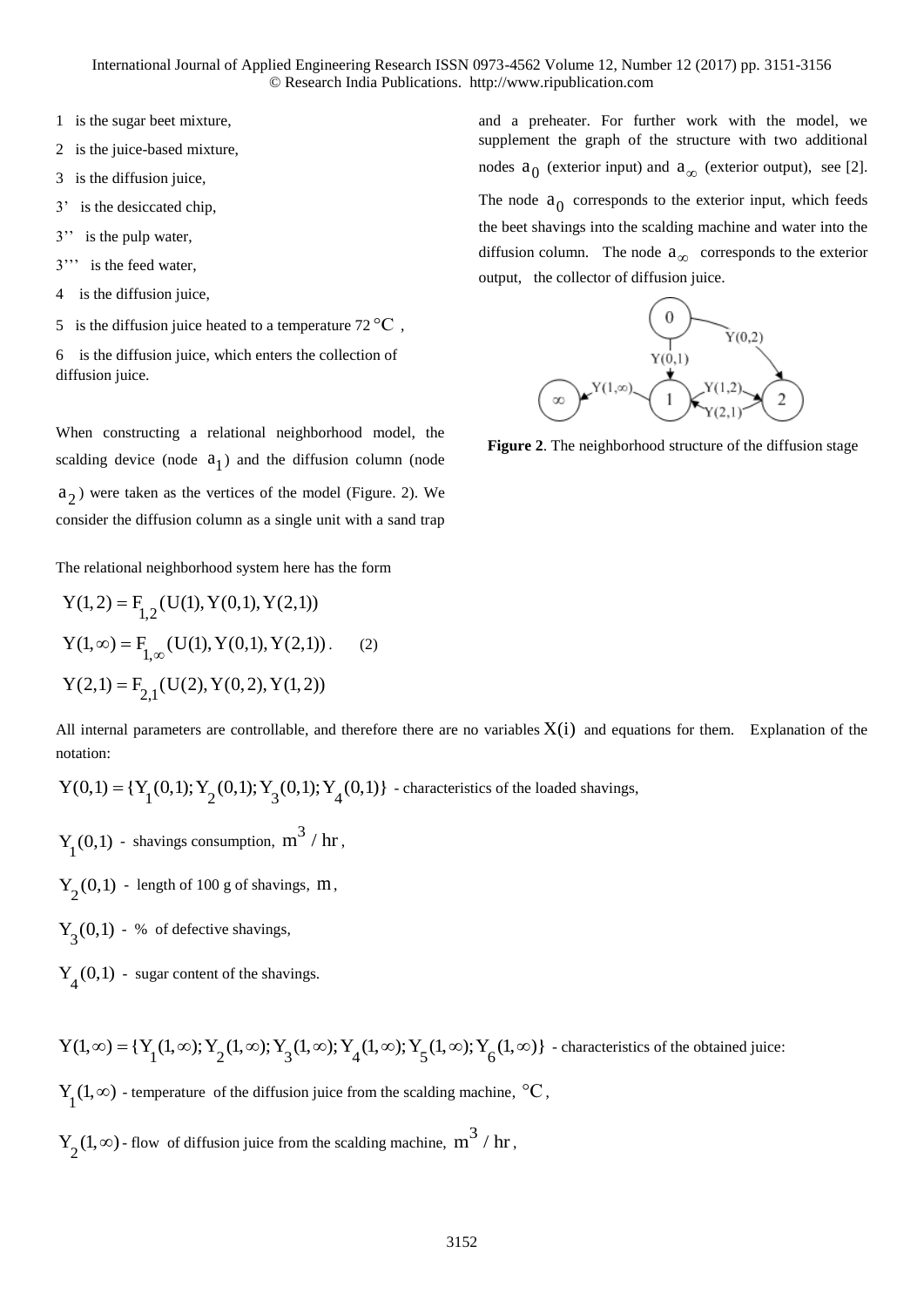$Y_3(1, \infty)$  - content of solids in the diffusion juice from the scalding machine, %,

 $Y_4(1, \infty)$  - sugar content of the diffusion juice, %,

 $Y_5(1, \infty)$  - the purity of the diffusion juice, %,

 $Y_6(1, \infty)$  - acidity of the diffusion juice, %.

 $U(1) = {U_1(1); U_2(1)}$  - internal parameters of the scalding machine:

 $U_1(1)$  - level in the scalding machine shaft before the screen, %,

 $U_2(1)$  - level in the scalding machine mixer in front of the screen,%.

 $Y(1, 2) = {Y_1(1, 2); Y_2(1, 2)}$ - characteristics of the juice-grinding mixture supplied to the diffusion column:

 $Y_1(1, 2)$  - temperature of the juice-grinding mixture,  $\mathrm{C}C$ ,

 $Y_2(1, 2)$  - consumption of the juice-based mixture,  $m^3 / hr$ .

 $Y(0, 2) = {Y_1(0, 2); Y_2(0, 2); Y_3(0, 2); Y_4(0, 2); Y_5(0, 2)}$ - characteristics of water supplied to the diffusion column:  $Y_1(0, 2)$  - consumption of pressurized water,  $m^3 / hr$ ,  $Y_2(0, 2)$  - temperature of pressurized water,  $\mathrm{C}$ ,

 $Y_3(0, 2)$  - feedwater flow rate,  $m^3 / hr$ ,

 $Y_4(0, 2)$  - feedwater temperature,  $\mathrm{C}$ ,

 $Y_5(0, 2)$  - acidity of feed water, %.

 $Y(2,1) = {Y_1(2,1); Y_2(2,1); Y_3(2,1)Y_4(2,1); Y_5(2,1)}$ - characteristics of the diffusion juice coming from the diffusion column into the scalding machine:

 $Y_1(2,1)$  - consumption of diffusion juice from the diffusion column,  $m^3 / hr$ ,

 $Y_2(2,1)$  - temperature at the bottom of the column,  $\mathrm{C}$ ,

 $Y_3(2,1)$  - consumption of diffusion juice in the scalding machine shaft,  $m^3 / hr$ ,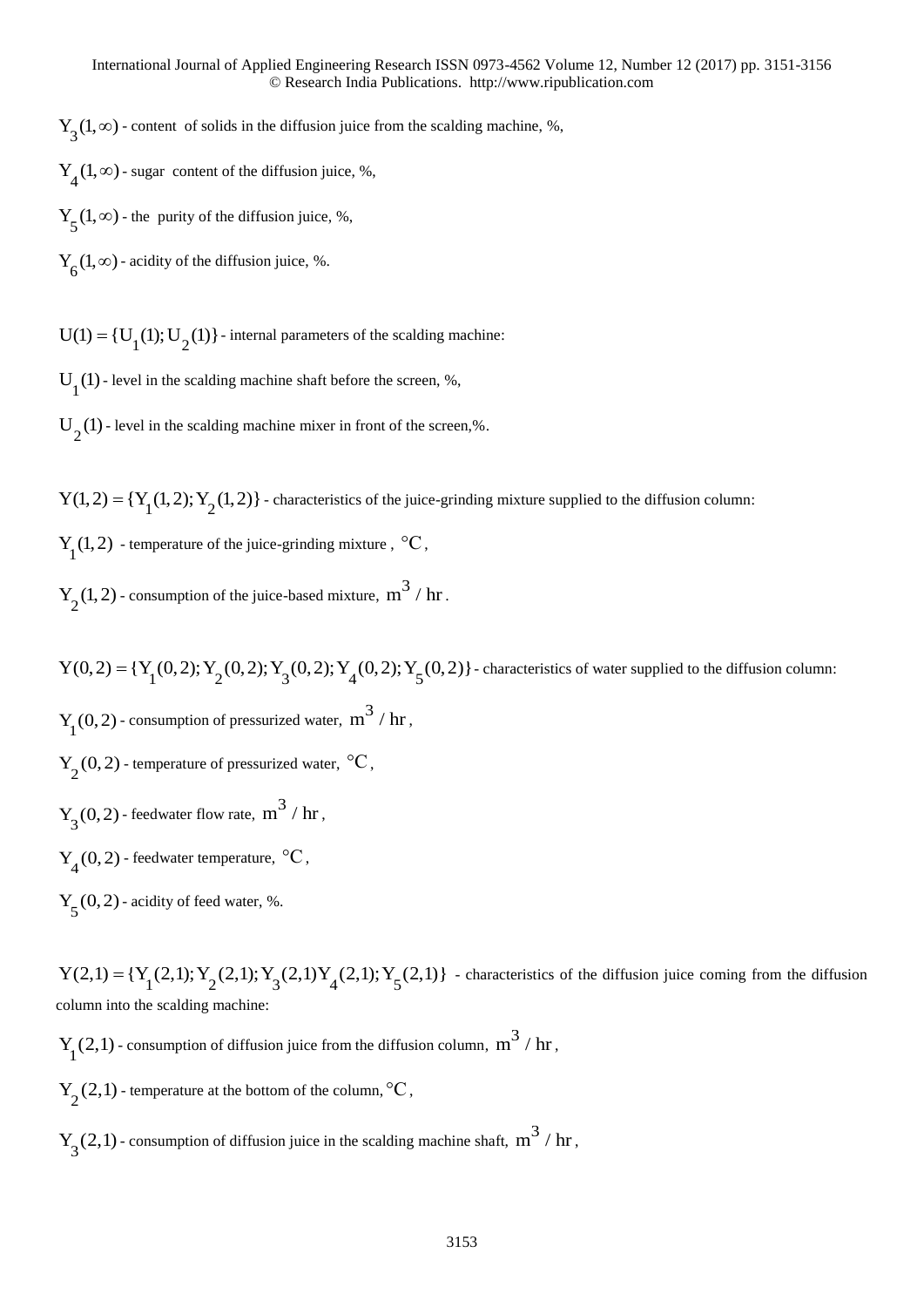$Y_4(2,1)$  - consumption of diffusion juice in the scalding machine mixer,  $m^3 / hr$ ,

 $Y_5(2,1)$  - the temperature of the juice in the scalding mixer after the preheater,  $°C$ .

 $U(2) = {U<sub>1</sub>(2); U<sub>2</sub>(2); U<sub>3</sub>(2)}$  - internal parameters of the diffusion column.

U<sub>1</sub>(2) - temperature at the bottom of the column,  $\mathrm{C}$ ,

 $U_2(2)$  - temperature in the middle part of the column,  $\mathrm{C}_2$ ,

 $U_3(2)$  - temperature at the top of the column,  $\mathrm{^{\circ}C}$ .

## **PARAMETRIC IDENTIFICATION OF LINEAR RELATIONAL NEIGHBORHOOD MODEL FOR DIFFUSION STAGE OF SUGAR PRODUCTION**

Parametric identification of the relational neighborhood model (2) was carried out on the basis of a sample of production data from 00:00 to 23:50 hours with a time interval of 10 minutes. The calculations were carried out in the package Statistica 10. We considered a relational neighborhood model, linear not only in terms of parameters, but also in all variables, that is, all equations of the system (2) were assumed to be linear with respect to all variables. Studies have shown that adding bilinear dependencies (products of variables) to the model does not lead to an improvement in the quality of the model.

The results of parametric identification are given below. Everywhere further, R is the coefficient of multiple correlation, p is the significance level of the corresponding predictor. All predictors that are not significant ( $p > 0.05$ ) were successively removed from the multiple regression equation with the equation recalculated at each step. All equations are written in natural units of measurement, that is, without normalization.

### **THE EQUATION FOR LEAVING THE SCALDING AGENT IN THE DIFFUSION COLUMN.**

**1.** For the diffusion process, the beet shavings must be heated to the denaturing temperature of the protoplasm of the shavings cells. To do this, the beet shavings in the scalding machine are heat treated stepwise by two streams of diffusion juice to obtain a juice-containing mixture: first it is heated to 34-35°C with a diffusion juice at a temperature equal to the juice temperature at the outlet of the diffusion column (70-72 ° C), and then finally up to 72-74°C by juice, heated in the preheater to 76°C. As a result, the temperature of the juicebased mixture depends on the temperature of the heat carriers of these two streams, namely, the temperature of the bottom of the column and the temperature of the juice after the

$$
Y_1(1,2) = 0.603 * Y_2(2,1) + 0.267 * Y_5(2,1) - 23.089;
$$
  
R = 0.661; p(Y<sub>2</sub>(2,1)) = 0.0000000;  
p(Y<sub>5</sub>(2,1)) = 0.000043.

**2.** The juice-based mixture is obtained as a result of mixing with a diffusion juice heated in a shaft of scrapers of beet shavings with a diffusion juice fed into the scalding mixer. In order to efficiently proceed with the diffusion process, it is necessary to keep the temperature in the lower part of the column at a level of 70-72  $\degree$  C, with the proper expenditure of the diffusion juice for scalding. The results of identification:

column at a level of 70-72 °C, with the proper expenditure of the diffusion juice for scaling. The results of identification:  
\n
$$
Y_2(1,2) = 0.486 * Y_1(0,1) + 0.114 * Y_2(2,1) + 0.476 * Y_3(2,1) + 0.506 * Y_4(2,1) - 122.008;
$$
\n
$$
R = 0.943; p(Y_1(0,1)) = 0.000000; p(Y_2(2,1)) = 0.001234; p(Y_3(2,1)) = 0.000000; p(Y_4(2,1)) = 0.000000.
$$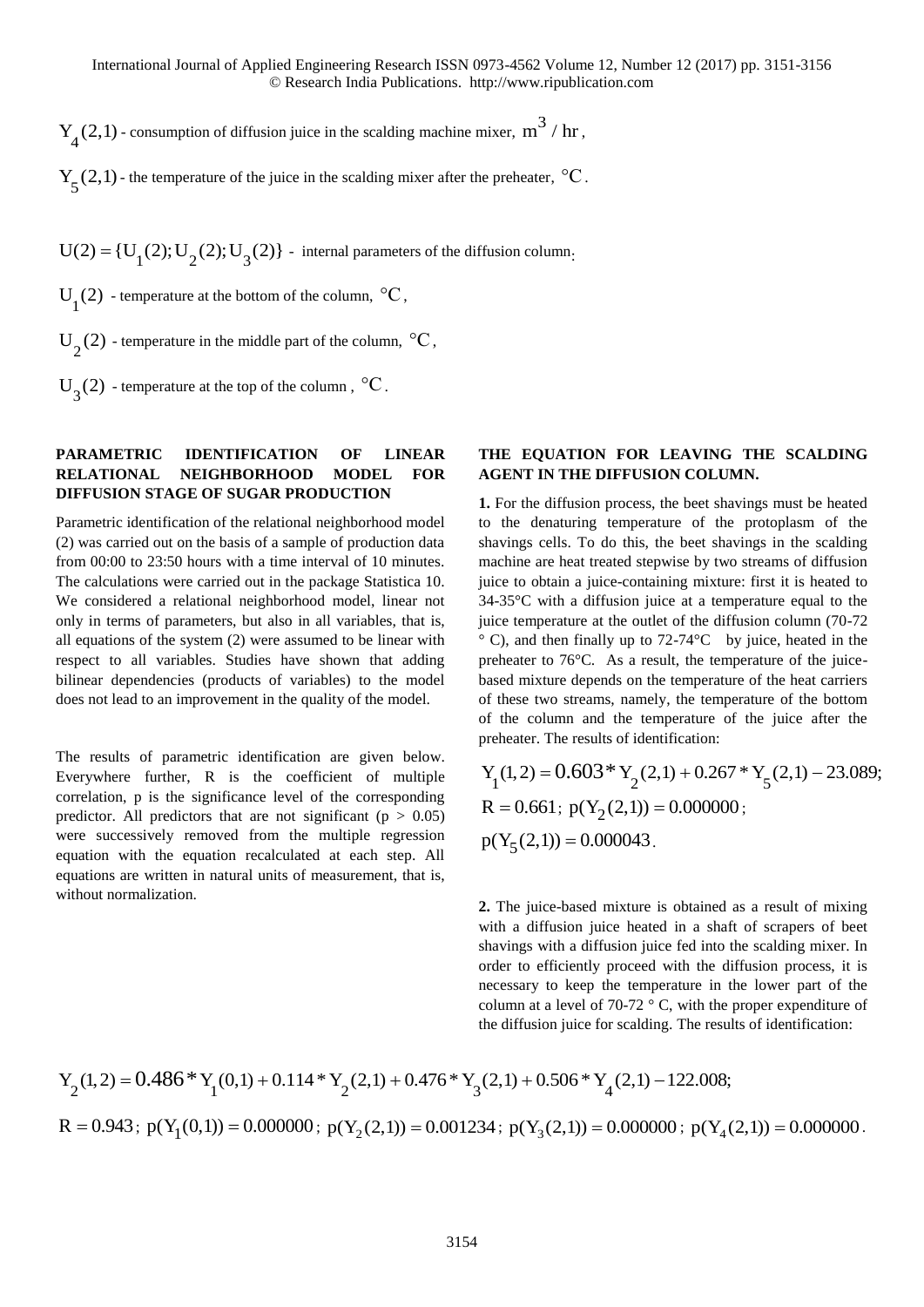### **THE EQUATIONS FOR RELEASING OF DIFFUSION JUICE.**

**1.** Before the release of the diffusion juice from the scalding agent, it comes into direct contact with the beet shavings entering the scalding machine. Therefore, the temperature of the diffusion juice at the outlet from the scalding agent depends on the quality parameters of the beets and beet

shavings, and hence on the quality of the heat exchange of the shavings and diffusion juice. Calculation showed that when the necessary temperature parameters of the denaturation of the juice-based mixture are reached, the juice consumption for heating also influences the temperature of the diffusion juice at the outlet of the scalding machine. The results of identification:

the diffusion juice at the outlet from the scaling agent depends on the quality parameters of the best and bet\n
$$
Y_1(1, \infty) = -0.44 * Y_2(0, 1) - 0.33 * Y_3(0, 1) - 0.43 * Y_4(0, 1) - 0.35 * Y_4(2, 1) + 77.971;
$$
\n
$$
R = 0.670; \qquad p(Y_2(0, 1)) = 0.000000; \qquad p(Y_3(0, 1)) = 0.0000005; \qquad p(Y_4(2, 1)) = 0.0000000;
$$

$$
Y_2(1, \infty) = 0.294 * Y_2(2, 1) + 0.338 * Y_3(2, 1) - 128.730;
$$
  
R = 0.542; p(Y<sub>2</sub>(2, 1)) = 0.000347; p(Y<sub>3</sub>(2, 1)) = 0.000044.

**2.** The quality of the resulting diffusion juice  $(Y_3(1,\infty); Y_4(1,\infty); Y_5(1,\infty); Y_6(1,\infty))$  depends on the quality of the beet identification:

shavings, as well as on the quality of the diffusion process itself and the observance of temperature conditions. The results of identification:  
\n
$$
Y_3(1,\infty) = -0.37 * Y_2(0,1) + 0.254 * Y_3(0,1) - 0.36 * Y_2(2,1) + 0.246 * Y_4(2,1) + 40.078;
$$
\n
$$
R = 0.597; \ p(Y_2(0,1)) = 0.000001; \ p(Y_3(0,1)) = 0.001695; \ p(Y_2(2,1)) = 0.000004; \ p(Y_4(2,1)) = 0.001444.
$$

$$
Y_4(1, \infty) = -0.33 * Y_2(0, 1) - 0.26 * Y_4(0, 1) - 0.24 * Y_2(2, 1) + 0.765 * Y_4(2, 1) + 25.448;
$$
  
\n
$$
R = 0.869; p(Y_2(0, 1)) = 0.000000; p(Y_4(0, 1)) = 0.000000; p(Y_2(2, 1)) = 0.000000; p(Y_4(2, 1)) = 0.000000.
$$

$$
R = 0.869; p(Y_2(0,1)) = 0.000000; p(Y_4(0,1)) = 0.000000; p(Y_2(2,1)) = 0.000000; p(Y_4(2,1)) = 0.000000.
$$
  
\n
$$
Y_5(1,\infty) = -0.25 * Y_2(0,1) - 0.26 * Y_4(0,1) - 0.23 * Y_2(2,1) + 0.803 * Y_4(2,1) + 109.225;
$$
  
\n
$$
R = 0.869; p(Y_2(0,1)) = 0.000001; p(Y_4(0,1)) = 0.000000; p(Y_2(2,1)) = 0.000001; p(Y_4(2,1)) = 0.000000.
$$

$$
Y_6(1, \infty) = -0.85 * Y_4(2, 1) + 14.582;
$$
  
R = 0.848 ; p(Y<sub>2</sub>(0, 1)) = 0.000000.